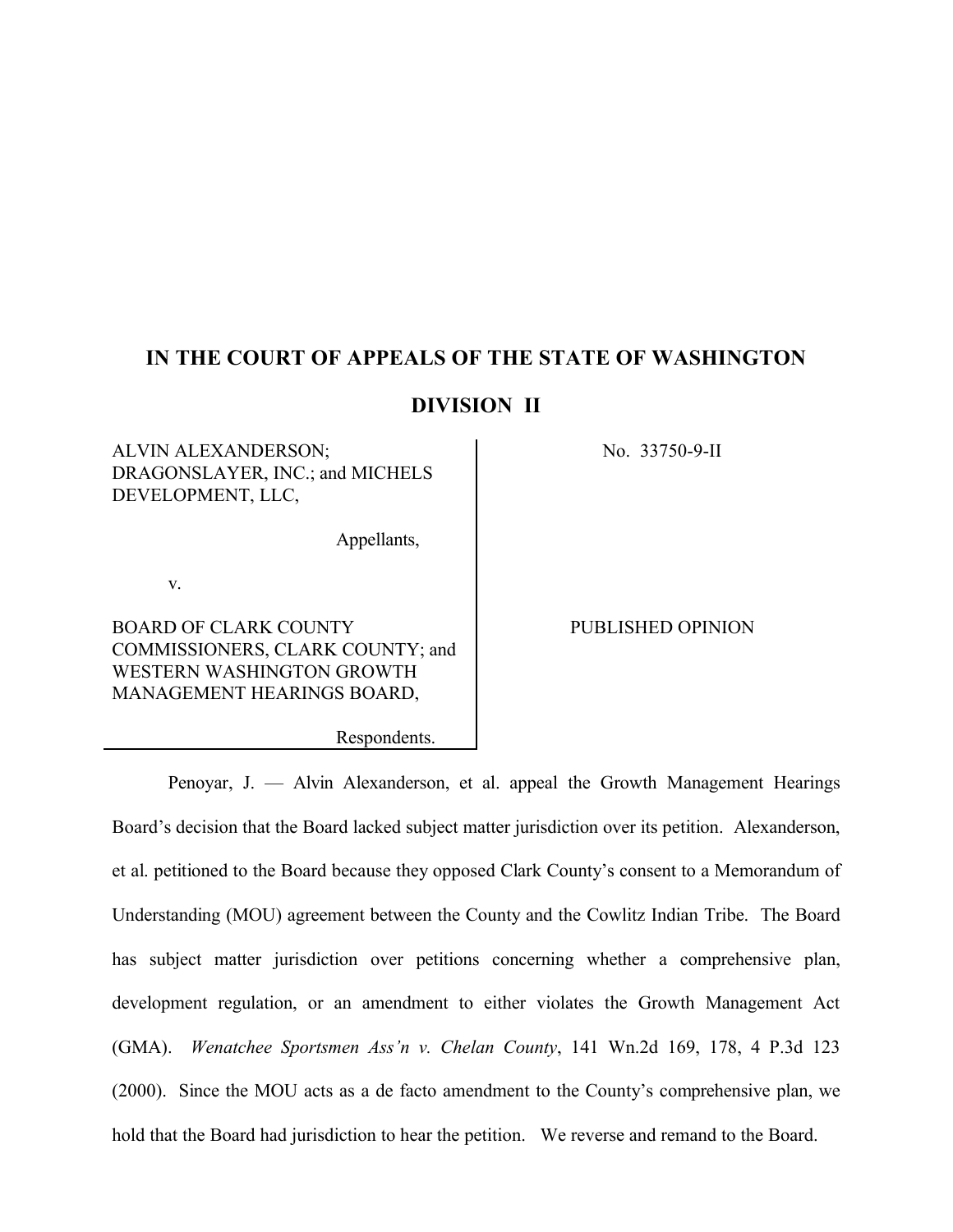### FACTS

#### The Tribe's Application for Trust Status

In 2002, the Tribe applied to the Bureau of Indian Affairs at the United States Department of the Interior, requesting that the BIA hold approximately 151.87 acres of Clark County land (the subject land) in trust status for the Tribe. At the time of this appeal, the Tribe's application was still pending.

The subject land is designated on the County's comprehensive land use plan as agricultural and industrial urban reserve land and is zoned for a minimum lot size of 20 acres. If the Tribe's application is approved by the BIA, the Tribe has indicated it intends to use the subject land for commercial gaming purposes, which would be inconsistent with the current land use designation. In connection with the Tribe's application, the County wrote to the Bureau, explaining that if the Tribe used the proposed land for commercial development or any use other than agricultural use, the Tribe's development would present significant challenges for local governments**.**

The Memorandum of Understanding

In response to the Tribe's pending application for trust status, the Tribe and the County entered into a MOU, which stated:

The cornerstone of [the MOU] is that the County and the Tribe *are entering into an enforceable Agreement to comprehensively mitigate impacts of this acquisition as developed*, including, but not limited to: be consistent with attached county ordinances; mitigating environmental impact of its uses of trust land; paying development and other processing fees; be consistent with building and design standards set out in County ordinances; compensate the county law enforcement; prosecuting attorney, courts and schools and fire district; and others who provide public services on the Tribe's trust lands.

AR at 354 (emphasis added). If designated as trust land, the subject land would be held in trust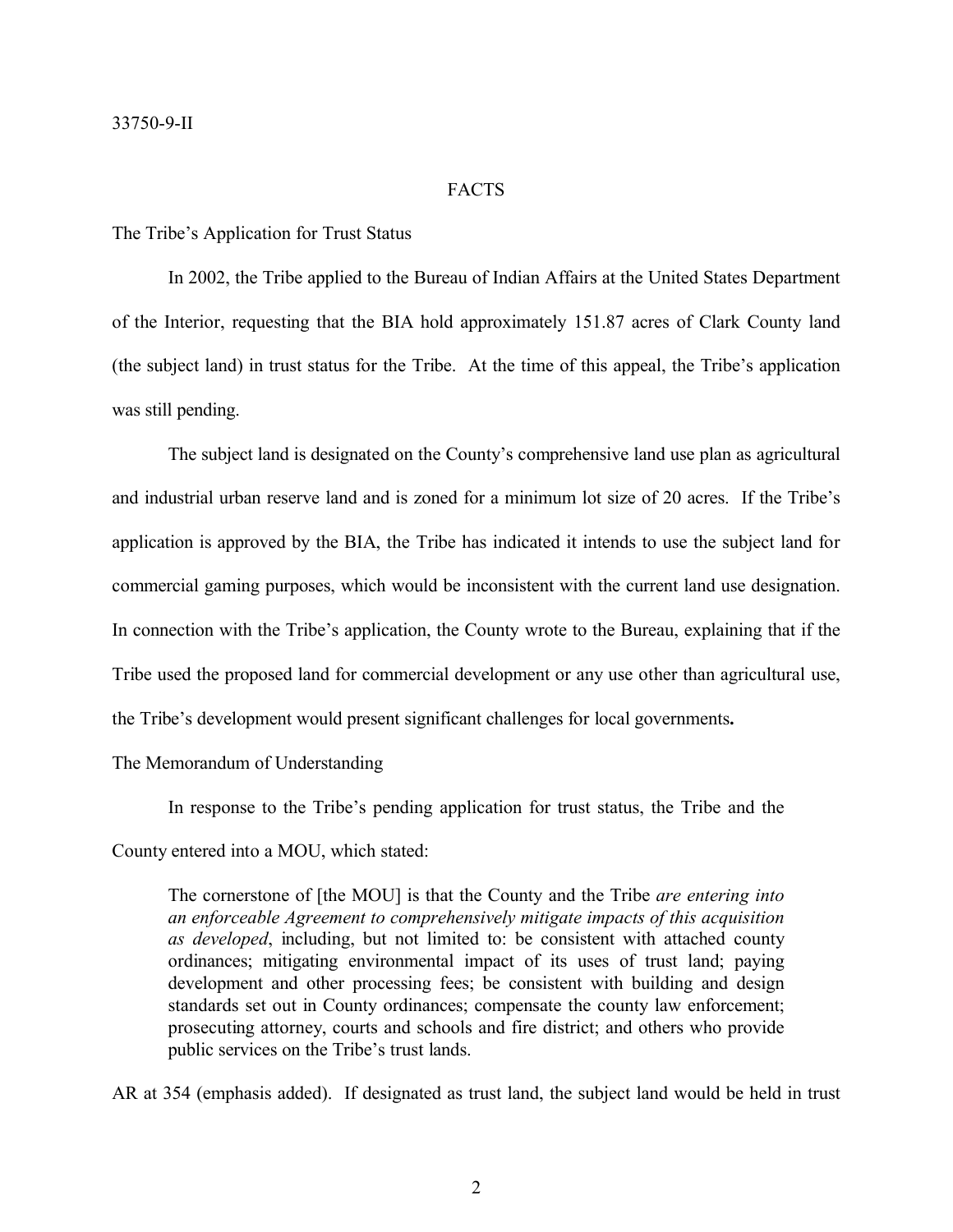for the benefit of the Tribe and would enjoy sovereign immunity from state regulations. Therefore, the MOU was the County's attempt to hold the Tribe accountable to certain state regulations.

The MOU outlined the process in which the County would provide services to the Tribe if the BIA approved the Tribe's application. Under the MOU, the County agreed to extend water supply through the existing Clark Public Utilities system to the subject land. The County and the Tribe also agreed that the subject land and any structures or uses of the land would be developed in a manner consistent with the county codes that applied at the time of development. Further, the Tribe agreed it would act in a manner consistent with certain applicable state laws and county ordinances. The parties agreed that the MOU was contingent on the BIA accepting the Tribe's trust application and would not become effective until the BIA approved it. The MOU stated:

This MOU is being executed as of the date shown hereon, but it is specifically agreed that this MOU shall not become effective and enforceable until the date on which the United States Secretary of the Interior accepts the Clark County Site in trust for the Cowlitz Indian Tribe. The acceptance of the Clark County Site into trust for the Tribe is an express condition precedent to this MOU becoming final.

AR at 362. All parties agree that the Tribe's projected use of the subject land would violate the comprehensive plan and the County's development regulations.

On March 2, 2004, the County Board of Commissioners approved the MOU, stating, however, that it did not intend to support the Tribe's trust application through its approval. It stated that: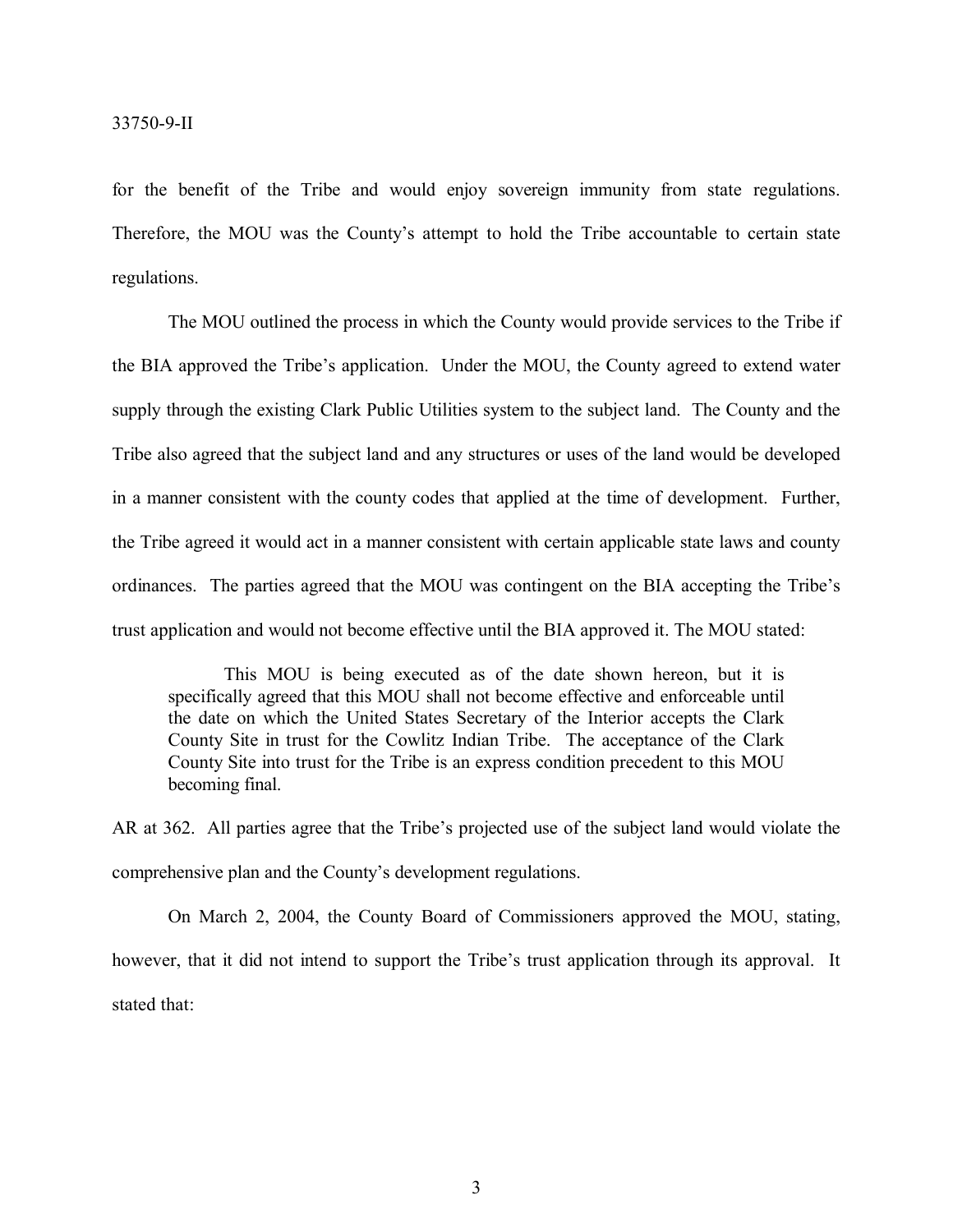[The Board of Commissioners] has concerns that the trust application, if federallyapproved, would permit uses on this rural and resource land which otherwise would not be allowed under the County's comprehensive land use plan, would permit gaming, which is otherwise prohibited in unincorporated Clark County, and could potentially adversely affect existing business.

AR at 2495 (citing Resolution 2004-03-02, Section 2. Disclaimer. (Ex. 423)).

Procedural Facts

Alvin Alexanderson is a resident of the County and resides on a five-acre parcel of land within sight of the subject land. When he acquired his home, he relied on the rural and agricultural character of the area as specified in the comprehensive plan and the zoning regulations. He understood that urban development and commercial uses of the subject land were not permitted under the comprehensive plan. Alexanderson opposed any use of the subject land that would be inconsistent with the current agricultural character of the land. He submitted written and oral comments to the County, stating his opposition to the Board of Commissioner's approval of the MOU and arguing that the Board of Commissioners should not approve the MOU.

Dragonslayer, Inc. and Michels Development, LLC are businesses operating in LaCenter, Washington, close to the subject land. They also submitted comments to the Board of Commissioners, stating their opposition to the approval of the MOU. They opposed the Tribe's proposed development because they believed it would cause decay and blight in LaCenter by taking customers away from local businesses.

On June 2, 2004, Alexanderson, Dragonslayer, and Michels filed a petition with the Board opposing the MOU. They argued that the County violated the environmental review and planning requirements of the GMA and the State Environmental Policy Act (SEPA) by entering into and approving the MOU, which authorized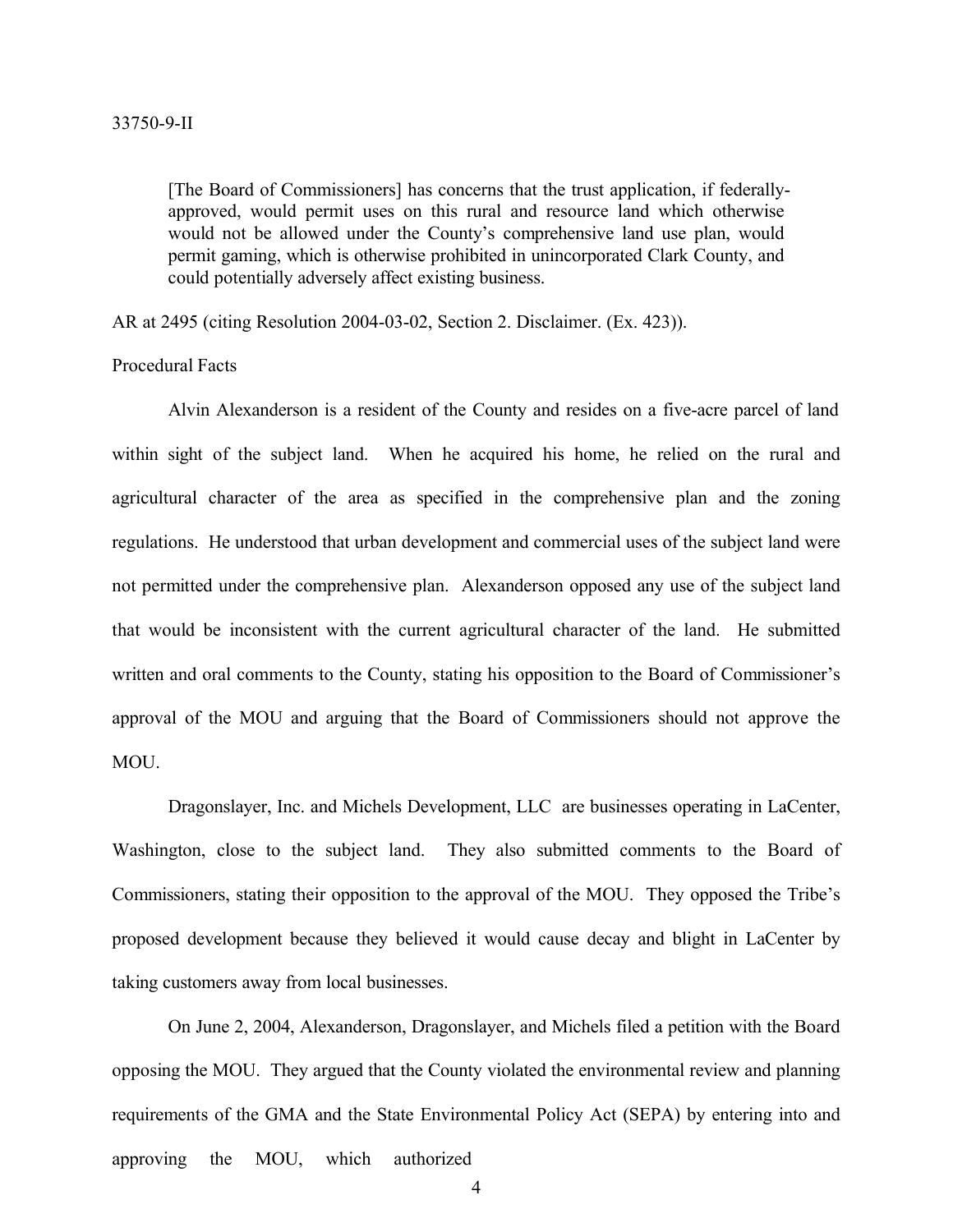development on the subject land in violation of the County's comprehensive plan.

The Board dismissed the petition. It concluded that it lacked subject matter jurisdiction to hear the petition because it found that the MOU is not a development regulation, comprehensive plan, or an amendment to either. It reasoned that the MOU is an agreement between the parties outlining how the Tribe will work with the County if the subject land is placed in trust status.

Alexanderson et al. appealed the Board's decision to superior court, arguing that the Board erred in determining that it lacked subject matter jurisdiction over their petition. They also presented substantive arguments to the court, arguing that the Board of Commissioners and the County violated SEPA and the GMA, that the MOU was invalid and unenforceable, that the MOU was an unconstitutional expenditure of public funds, and that the MOU was an unlawful and *ultra vires* forfeiture of the County's police power.

The court affirmed. It agreed that the Board did not have subject matter jurisdiction to hear arguments concerning the MOU. It stated that, "*The [MOU] neither amends the comprehensive plan or development regulations despite its conflict with provisions of those land use laws*." CP at 1981 (emphasis added). The court noted that it was not reaching the merits of the substantive arguments raised by Alexanderson, et al. and stated that serious legal questions existed regarding whether the MOU is valid, whether the MOU authorized actions that violated the County's land use regulations, and whether the County and commissioner's approval of the MOU without an environmental review violated SEPA. The court also found that venue was improper and the parties stipulated to transferring venue for the remaining substantive claims.

In this appeal, Alexanderson, et al. appeals only the court's ruling that the Board did not have subject matter jurisdiction over the MOU.

5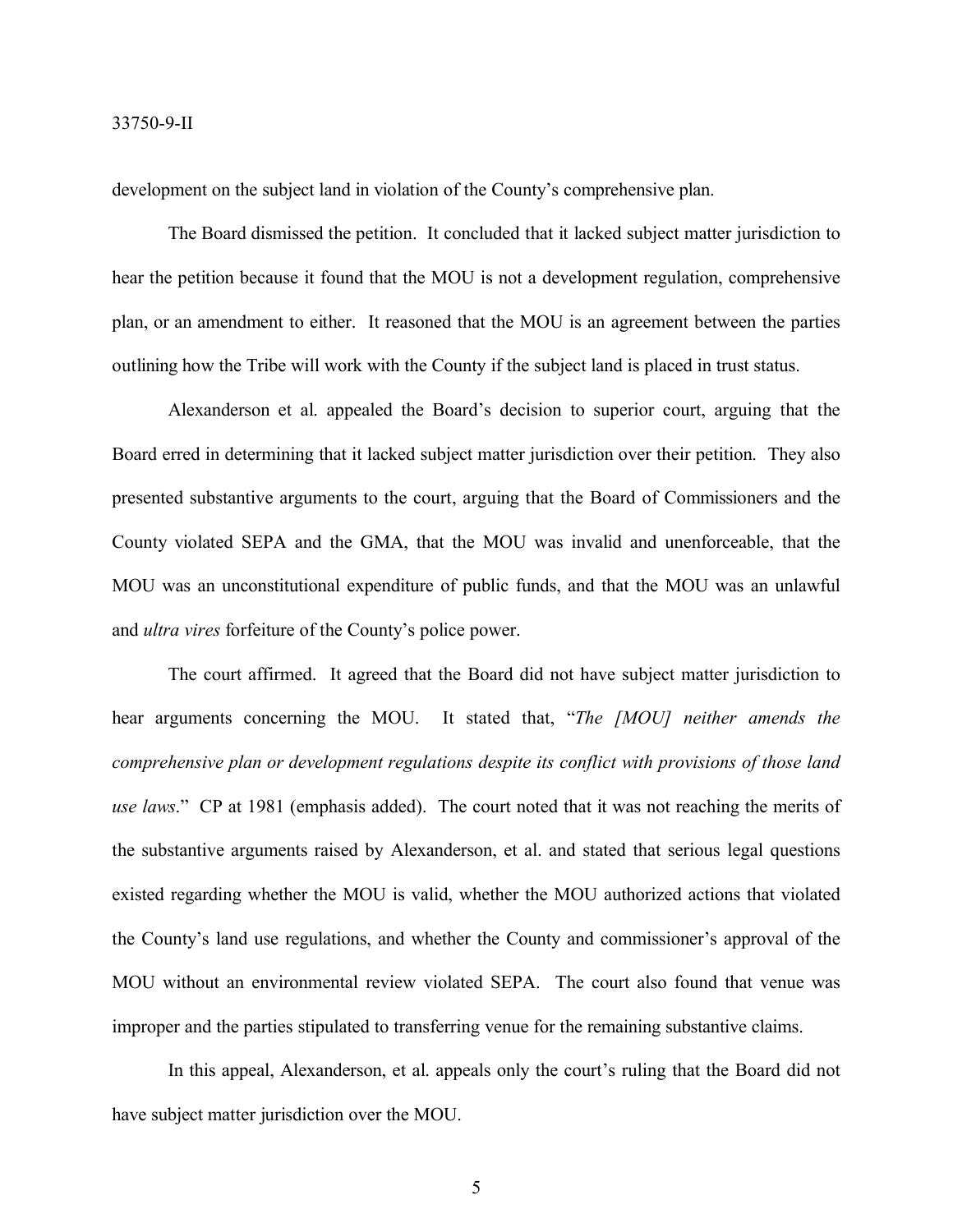#### ANALYSIS

## I. Standard of Review

We review Board decisions under the Administrative Procedure Act, which requires us to review the record created before the Board, not the record created before the superior court. *Buechel v. Dep't of Ecology,* 125 Wn.2d 196, 202, 884 P.2d 910 (1994). We review the Board's legal conclusions de novo, giving substantial weight to the Board's interpretation of the statute it administers. *City of Redmond v. Central Puget Sound Growth Mgmt. Hearings Bd*,. 136 Wn.2d 38, 46, 959 P.2d 1091 (1998). The burden of demonstrating the invalidity of the Board's action is on the party asserting invalidity; here, the burden is on Alexanderson, et al. RCW 34.05.570(1)(a).

### II. Jurisdiction of Growth Management Hearings Board

Growth management hearings boards are charged with adjudicating compliance with the GMA and invalidating noncompliant development regulations and comprehensive plans. *King County v. Central Puget Sound Growth Mgmt. Hearings Bd.*, 142 Wn.2d 543, 552, 14 P.3d 133 (2000) (citing RCW 36.70A.280, .302). Boards shall hear and determine only those petitions alleging: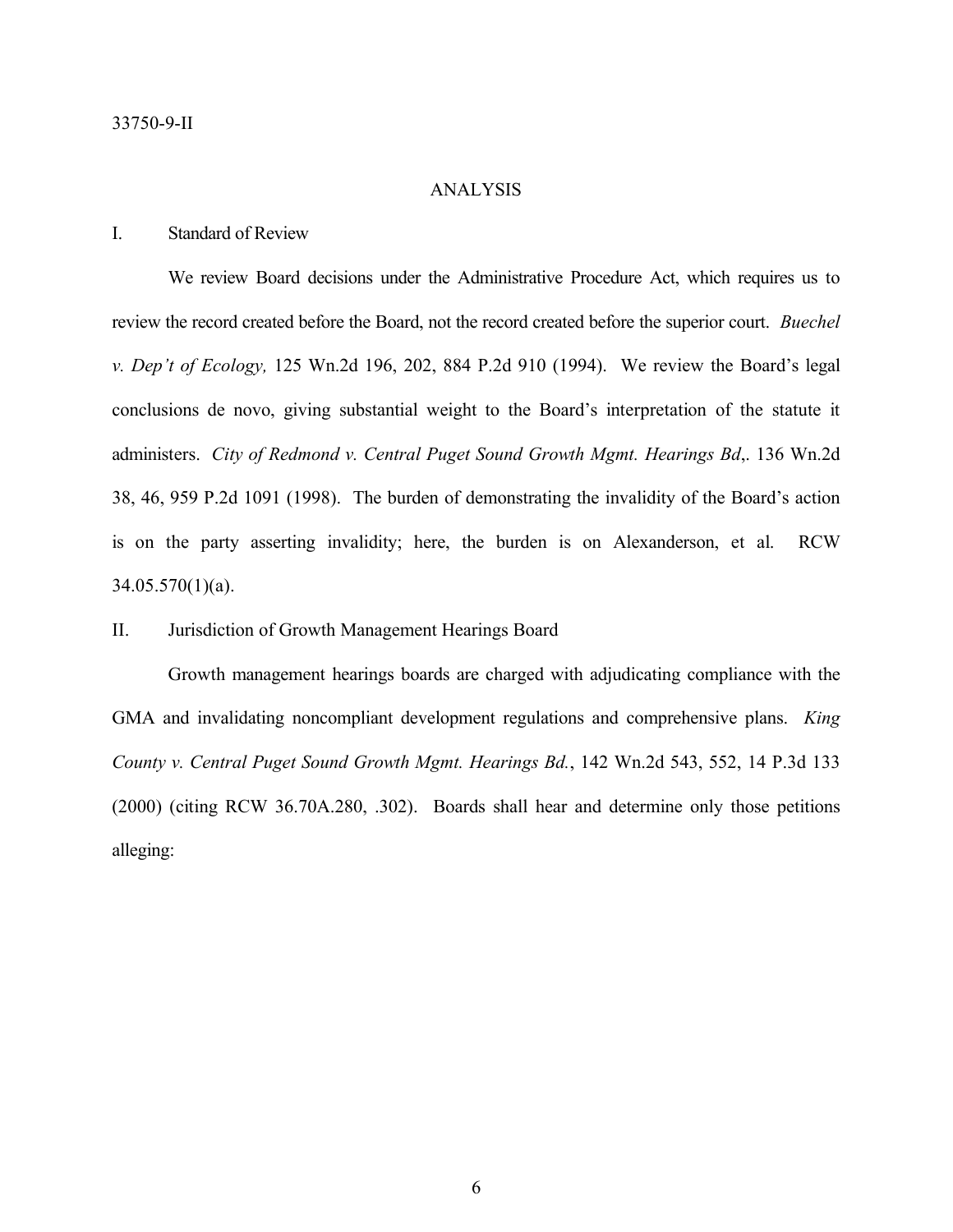That a state agency, county, or city planning under this chapter is not in compliance with the requirements of this chapter, chapter 90.58 RCW as it relates to the adoption of shoreline master programs or amendments thereto, or chapter 43.21C RCW *as it relates to plans, development regulations, or amendments*, adopted under RCW 36.70A.040 or chapter 90.58 RCW.

#### RCW 36.70A.280(1)(a) (emphasis added).

The GMA places limits on the Board's authority. *Skagit Surveyors & Eng'rs, LLC v. Friends of Skagit County*, 135 Wn.2d 542, 565, 958 P.2d 962 (1998) (citing RCW 36.70A.280(1) and .290). Unless a petition alleges that a comprehensive plan, a development regulation, or amendments to either violate the GMA, the Board does not have subject matter jurisdiction to hear the petition. *Wenatchee Sportsmen Ass'n*, 141 Wn.2d at 178.

In order for the Board to have jurisdiction over the petition, Alexanderson, et al. must demonstrate that the MOU is a comprehensive plan or an amendment to a comprehensive plan, or that the MOU is a development regulation or an amendment to a development regulation.

A. De Facto Amendment to the Comprehensive Plan

Alexanderson, et al. contend that the MOU is a *de facto* amendment to the County's comprehensive plan because it requires the County to act inconsistently with planning policies by providing water to the subject land. Because the MOU has the effect of amending the comprehensive plan, they ague that the Board had jurisdiction to hear its petition. We agree.

A comprehensive land use plan is "a generalized coordinated land use policy statement of the governing body of a county or city. . .." RCW 36.70A.030(4). Goal 6.2.7 of the County's comprehensive plan states that the County is permitted to extend water services to rural areas "*only if* service is provided at a level that will accommodate *only the type of land use* and development density called for in the [comprehensive plan]" *the plan permitted*. CP at 947 (emphasis added). The County's plan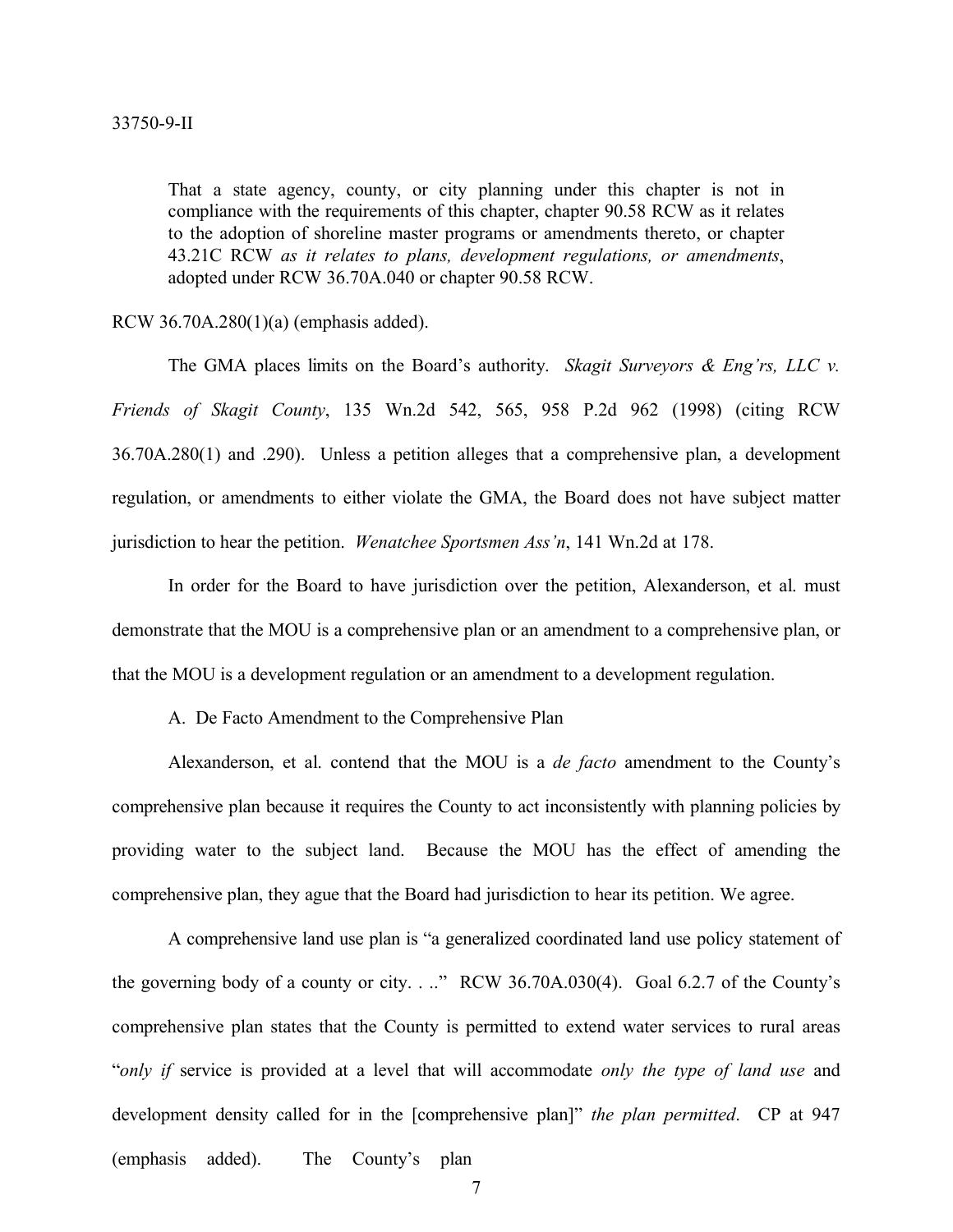designates the subject land as agricultural resource land and industrial urban reserve land. Both parties agree that the Tribe's projected use of the subject land is inconsistent with the use the comprehensive plan permits. Yet, in Section 9.3 of the MOU, the County agreed to supply water to the subject land if the Tribe's trust status application is approved. Section 9.3 of the MOU states that the Tribe will provide water supply either through connection to an existing Clark County Public Utilities system or by development of a new independent water supply system.

Although the language of Section 9.3 does not explicitly amend Goal 6.2.7 of the County's comprehensive plan, it has the actual effect of doing so. In the MOU, the County agreed to provide water to the subject land. In the comprehensive plan, the County agreed not to provide water at a level inconsistent with the comprehensive plan. The Tribe proposes to use the land in a manner inconsistent with the current land use designation for the subject land. Section 9.3 of the MOU and Goal 6.2.7 of the comprehensive plan are inconsistent. The MOU, in effect, supersedes and amends the comprehensive plan.

If the Tribe's application to the BIA is approved, and the subject land is designated in trust, the land will be exempt from all state regulations under the GMA, except as far as the Tribe has consented to in the MOU. Upon approval of the trust application, the MOU will govern. Because the MOU explicitly supplies water in violation of the comprehensive plan, the MOU is a *de facto* amendment to the comprehensive plan. To hold that the comprehensive plan has not been amended, where what was previously forbidden is now allowed, is to exalt form over function.

Although it may have been reasonable for the County to attempt to hold the Tribe accountable to at least some regulations and ordinances through the MOU, the question here is whether the Board had jurisdiction to hear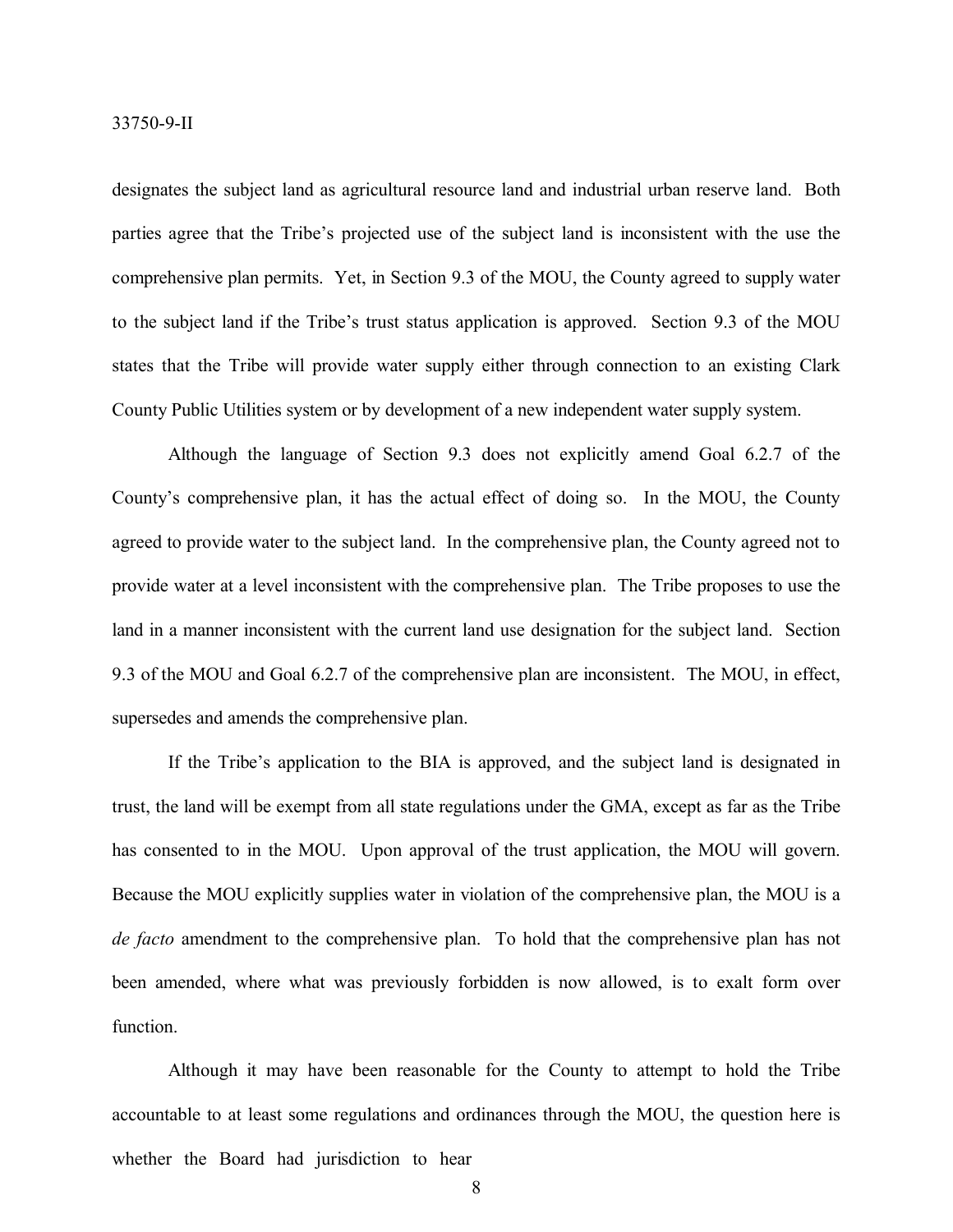Alexanderson, et al.'s petition, not whether the County's actions were reasonable. Because the MOU has the legal effect of amending the plan, just as if the words of the plan itself had been changed to mirror the MOU, the MOU was a *de facto* amendment and the Board has jurisdiction.

In *City of Burien v. Cent. Puget Sound Growth Mgmt. Hearings Bd.,* 113 Wn. App. 375, 53 P.3d 1028 (2002), we held that a challenge to a development agreement is not within the Board's jurisdiction, but a challenge to the process by which portions of an agreement actually became amendments to the comprehensive plan was within the Board's jurisdiction. Here, Section 9.3 of the MOU directly conflicts with the comprehensive plan and will override Goal 6.2.7 of the comprehensive plan if the Tribe's trust application is approved. The MOU is not a development agreement. We hold that the MOU is a *de facto* amendment to the comprehensive plan within the Board's jurisdiction and not a development agreement outside the Board's jurisdiction.

B. Development Regulation or Amendment to a Development Regulation

Alexanderson, et al. assert that the MOU is an official control over the Tribe's development and a development regulation. Because we hold that the MOU is a *de facto* amendment to the comprehensive plan, we need not reach this issue and therefore decline to address whether the MOU is a development regulation or amendment.